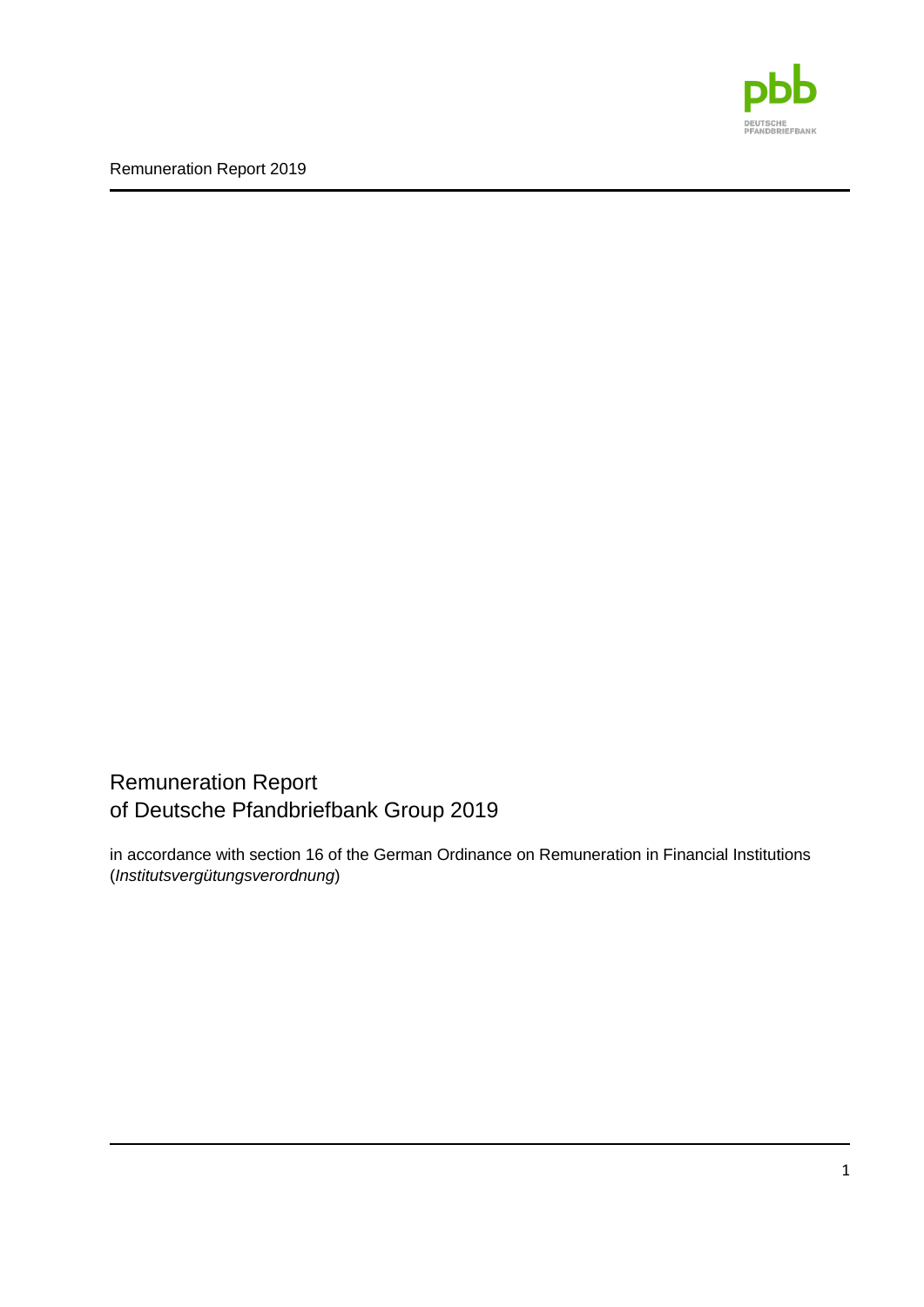

## **Content**

| 1. |                                                                                    |  |
|----|------------------------------------------------------------------------------------|--|
| 2. |                                                                                    |  |
|    |                                                                                    |  |
|    |                                                                                    |  |
| 3. | Principles and Composition of the Remuneration System for Employees5               |  |
|    |                                                                                    |  |
|    |                                                                                    |  |
|    | 3.2.1                                                                              |  |
|    | 3.2.2                                                                              |  |
|    |                                                                                    |  |
| 4. |                                                                                    |  |
| 5. |                                                                                    |  |
| 6. |                                                                                    |  |
|    | 6.1 Quantitative Information on Remuneration, Broken Down by Business Divisions 13 |  |
|    | 6.2 Quantitative Information on Remuneration, Broken Down by Senior Managers and   |  |
|    |                                                                                    |  |
|    |                                                                                    |  |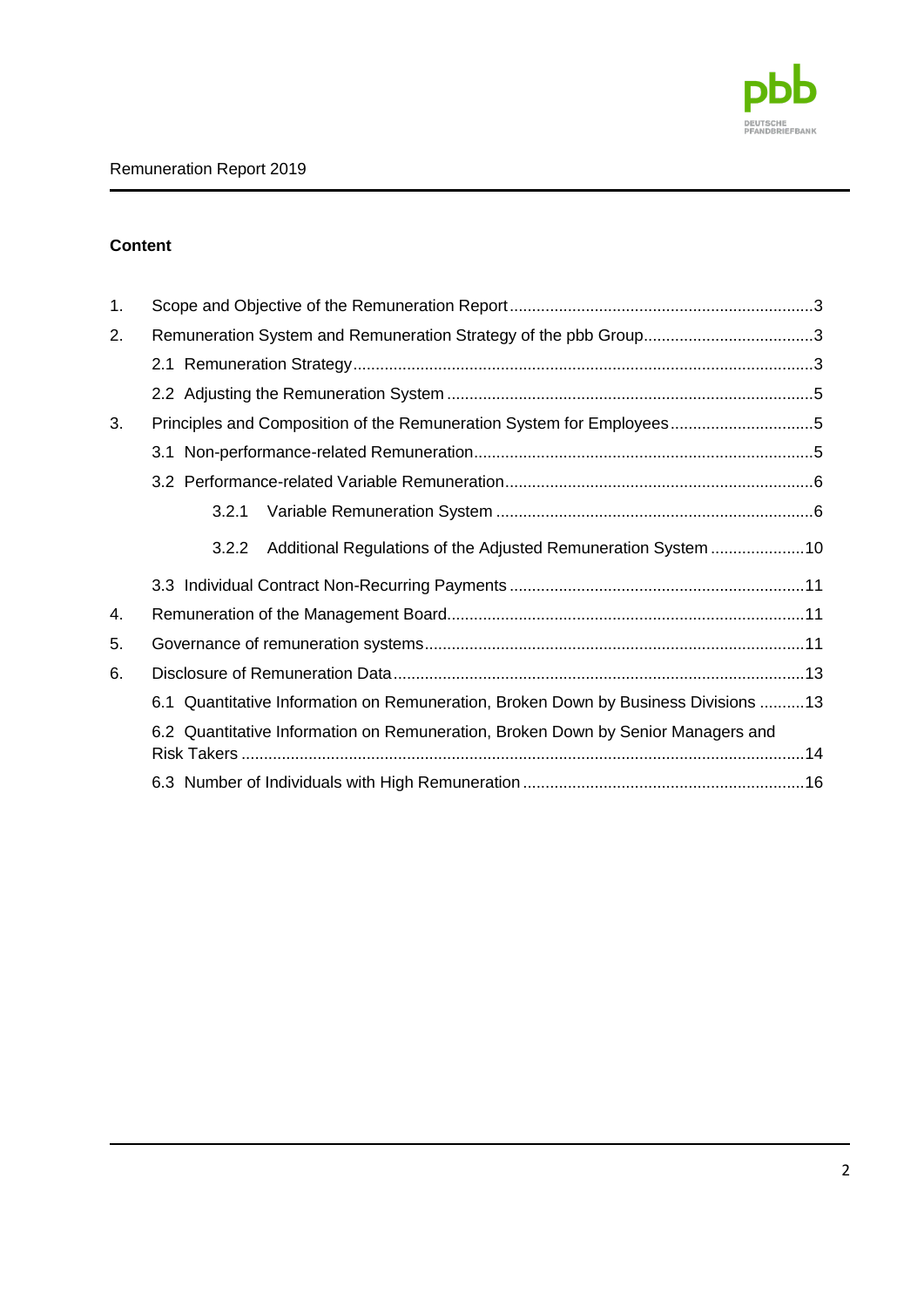

## <span id="page-2-0"></span>**1. Scope and Objective of the Remuneration Report**

This report is based on the disclosure requirements set forth in section 16 (1) of the German Ordinance on Remuneration in Financial Institutions (*Institutsvergütungsverordnung* – "IVV") in conjunction with section 27 (3) of the IVV, as well as the requirements resulting from the German Banking Act (*Kreditwesengesetz* – "KWG"), article 450 no. 1 (a) to (i) of the Capital Requirements Regulation (CRR) in its currently applicable version, and the Remuneration Principles (*Vergütungsgrundsätze*) established by the German Federal Agency for Financial Market Stabilisation (*Bundesanstalt für Finanzmarktstabilisierung* – "FMSA"), as published in February 2012.

This Remuneration Report refers to the remuneration of senior managers, second-level senior staff and employees of Deutsche Pfandbriefbank AG (hereinafter referred to as "pbb") and its subordinated consolidated companies (hereinafter referred to as "pbb Group") for the financial year 2019. Please refer to pbb Group's annual report for supplementary quantitative information regarding remuneration. The Remuneration Officer has reviewed and approved the appropriateness of the remuneration system. Furthermore, the Remuneration Officer was involved with the implementation processes regarding the remuneration systems.

## <span id="page-2-1"></span>**2. Remuneration System and Remuneration Strategy of the pbb Group**

The remuneration system of pbb Group was developed within the scope of the remuneration strategy as a future-oriented system appropriate to pbb Group's current situation. From pbb's perspective, this performance-oriented remuneration system is in line with prevailing market conditions, and with the regulatory and statutory requirements - in particular the CRD IV, the German Banking Act (Kreditwesengesetz – "KWG") as well as the German Regulation on Remuneration in Financial Institutions (Institutsvergütungsverordnung – "IVV"). Furthermore, this remuneration system is in line with the remuneration principles of the FMS, as amended in February 2012, and – regarding the remuneration of Management Board members – adequately takes into account the requirements as set out in the German Stock Corporation Act (Aktiengesetz – "AktG") and the German Corporate Governance Kodex (DCGK).

Within this context, pbb Group's objective is to implement its amended remuneration system for all companies within the pbb Group as well as all senior staff, and domestic and international employees, in as uniform a manner as possible with regard to content, insofar as this is meaningful content-wise, and permissible in legal and regulatory terms (or required).

## <span id="page-2-2"></span>**2.1 Remuneration Strategy**

The remuneration system and the remuneration strategy of pbb Group are integral components of the business and risk strategy of pbb Group. The remuneration strategy sets out the framework for the performance and remuneration of Management Board members and employees of the pbb Group. The remuneration strategy was developed as part of the business and risk strategy, involv-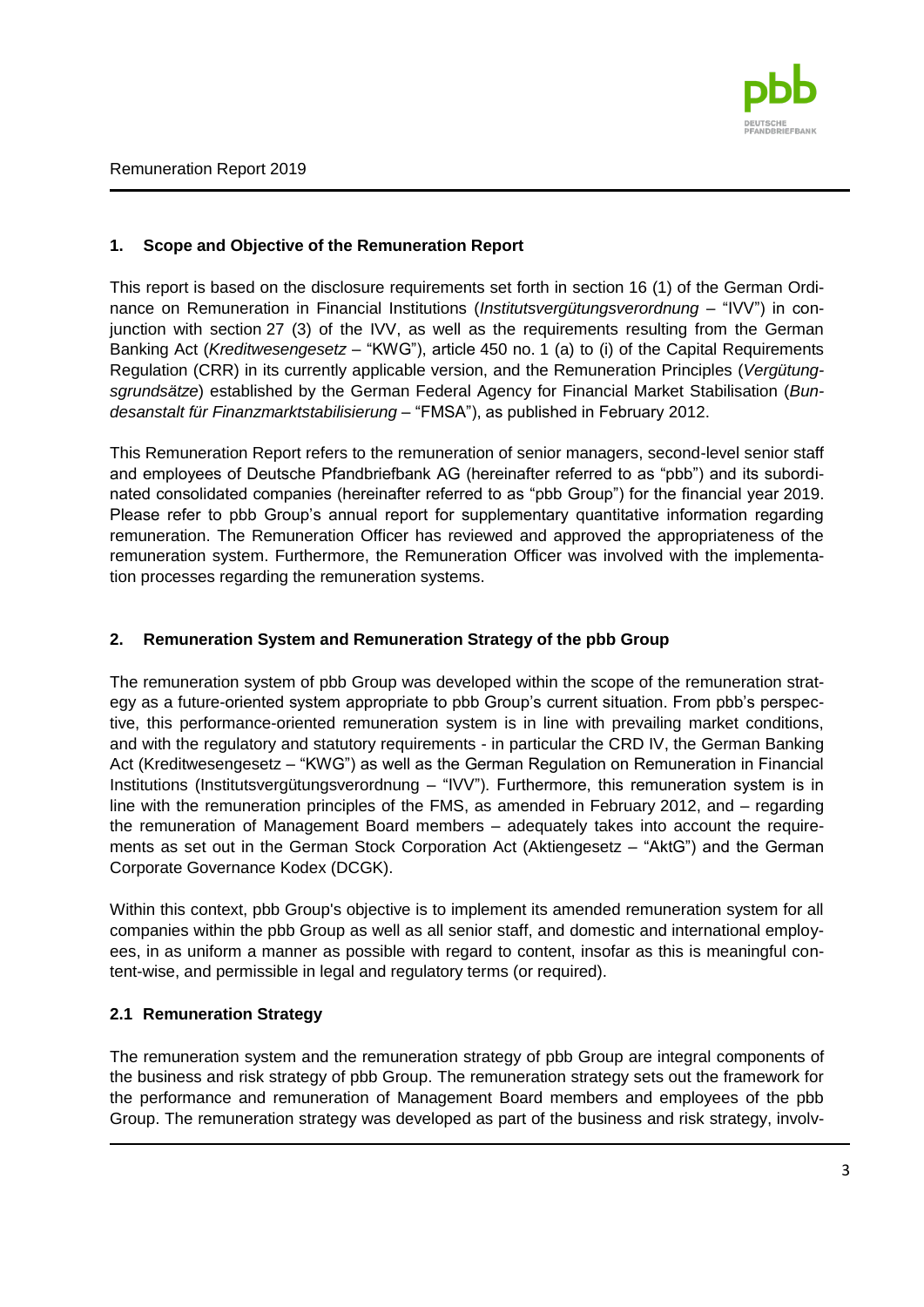

ing the relevant business divisions. The last update of the remuneration strategy was introduced in 2019 – without any effects on the variable or fixed remuneration. All employees of pbb Group have access to the remuneration strategy via the intranet. The remuneration strategy is subject to regular revision and may be subject to extraordinary revision, particularly in case of amendments to the business and risk strategy.

The system aims to guarantee a performance-oriented and appropriate remuneration - one that is geared to achieving the targets enshrined in the business and risk strategy. pbb's business management is targeted towards a sustainable enhancement of profitability, whilst maintaining the Group's strict risk policy. Performance measurement at institutional level is one of the key elements in achieving these objectives. Referring to performance measurement at institutional level, particular attention is given to (key) performance indicators – as defined within the business and risk strategy as well as business planning – which particularly reflect the defined business and risk strategy, fulfil all regulatory requirements regarding risk, capital and liquidity, and are transparent as well as comprehensible. The performance at institutional level, derived from the performance indicators, forms the basis for the total variable remuneration available for disbursement. Hence, variable remuneration of Management Board members and all other employees is directly linked to – and driven by – the business and risk strategy. Moreover, this guarantees compatibility of the remuneration system with the Group's capital and liquidity planning, as stipulated in the applicable regulatory requirements. Performance measurement comprises two other performance levels: division performance and individual performance. Targets for these subsequent performance levels will be derived from the business and risk strategy.

The remuneration strategy is an integral part of the personnel strategy. pbb's business model requires highly qualified employees with expert knowledge. The key objective of pbb Group's strategy therefore is to attract, retain and develop – for the long term – highly qualified employees with expert knowledge, strong quality awareness, customer focus, leadership skills, the willingness to be deployed flexibly, and an advanced degree of entrepreneurial thinking. Capable and dedicated employees are key to increasing income by generating profitable new business in line with the strict risk policy. Besides the Group's differentiated personnel planning, restructuring strategy and the diversified internal and external qualification programme, implementation of the Group's personnel strategy is based on variable remuneration, featuring incentives for individual performance, and promoting cooperation between business divisions, departments and teams. With the variable remuneration components, employees have the chance to participate directly in the success of pbb Group.

Implementation of regulatory requirements regarding remuneration systems of banks is another key element in the remuneration strategy. The aim of pbb's remuneration system is to reflect the basic principle of appropriateness regarding the amount and structure of individual remuneration components. Another goal is to avoid incentives for taking disproportionately high risks. Going forward, total remuneration amounts, and individual remuneration elements will be subject to regular revision in order to establish an appropriate relationship of remuneration to function and perfor-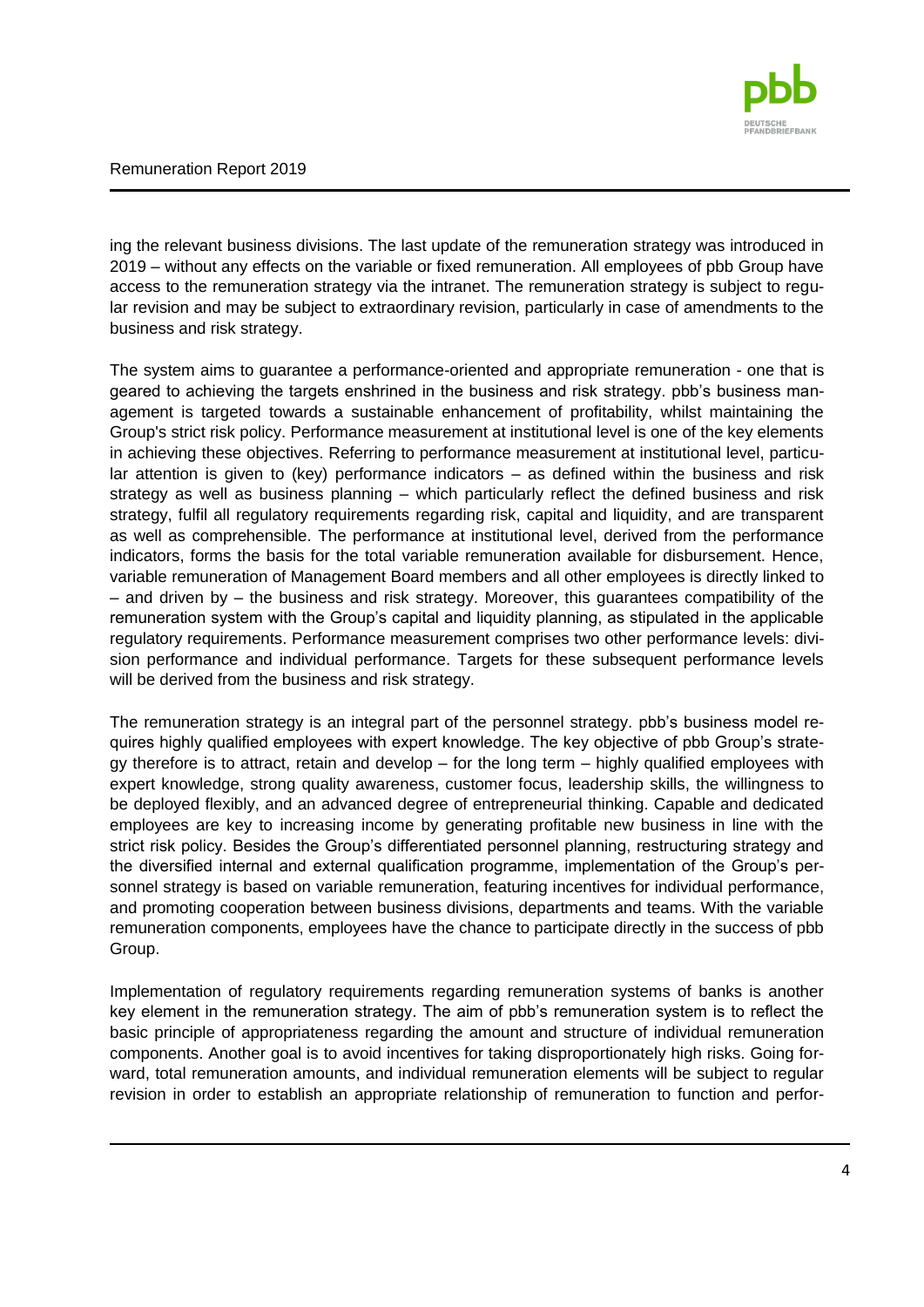

mance, as well as to pbb Group's overall performance. pbb Group is regularly supported by independent external remuneration experts (hkp Germany), and an external legal advisor (Gleiss Lutz).

### <span id="page-4-0"></span>**2.2 Adjusting the Remuneration System**

Against the background of the IVV revision, effective 4 August 2017, pbb Group carried out a review in 2018 regarding the necessity and extent of potential adjustments of its remuneration system for employees due to regulatory requirements; as part of the review, it was also evaluated as to whether any adjustments would be useful and appropriate considering pbb Group's business model and risk situation, taking the overall market environment into account. Implementation of the identified adjustment requirements was generally completed in 2019.

Considering the German Act Implementing the Second Shareholder Rights Directive ("ARUG II") dated 19 December 2019, pbb Group will carry out a review during the financial year 2020 to assess if and to what extent the remuneration system for the members of the Management Board must be adjusted to fulfil the new statutory provisions.

### <span id="page-4-1"></span>**3. Principles and Composition of the Remuneration System for Employees**

In the financial year 2019, total remuneration of employees comprised the following elements:

- $\triangleright$  Non-performance-related (monetary) remuneration, including social insurance and fringe benefits
- $\triangleright$  Performance-related variable remuneration

#### <span id="page-4-2"></span>**3.1 Non-performance-related Remuneration**

All employees of pbb Group receive an annual fixed salary, which is reviewed – and adjusted if necessary – as part of an annual standard process. pbb Group uses functional and countryspecific market comparisons for the determination of fixed salaries. The appropriateness and competitiveness of fixed salaries, and compliance with regulatory requirements, is subject to review by independent external remuneration and legal advisors.

Taking various tax and social security aspects into account, pbb Group offers its employees social insurance and fringe benefits.

pbb Group has established a series of company pension schemes in order to provide retirement benefits to employees.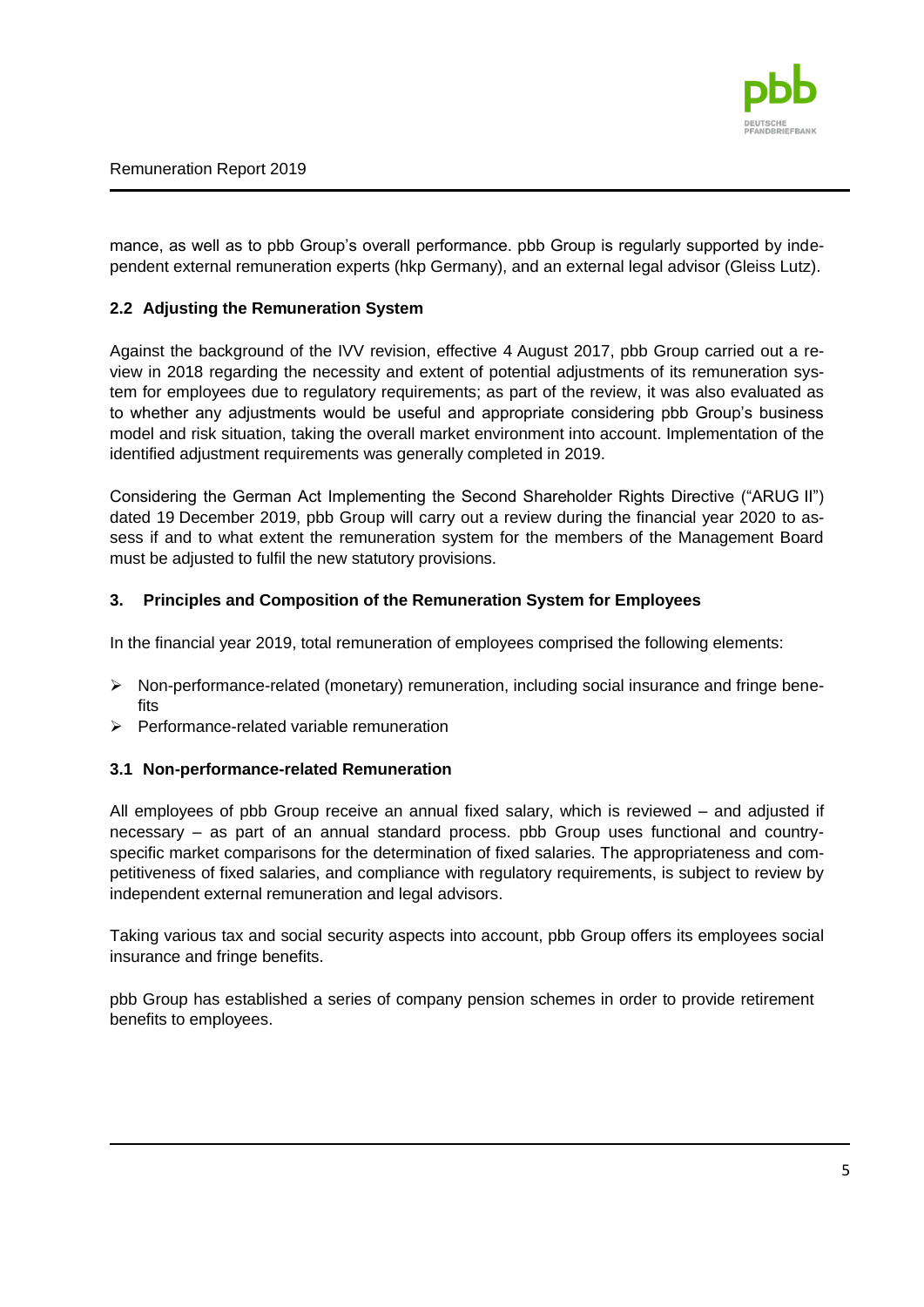

### <span id="page-5-0"></span>**3.2 Performance-related Variable Remuneration**

pbb Group's variable remuneration system is based on transparency and performance, as well as overall Group success. The variable remuneration of risk takers depends in particular on long-term and ambitious individual target figures, and the pbb share performance.

Variable remuneration is paid in cash. pbb Group introduced a share-based remuneration system with cash settlement, where the amount of the variable remuneration for risk takers is influenced by the performance of the pbb share as part of the sustainability components. pbb Group did not grant any share options in 2019.

The variable remuneration component is determined on the basis of an individual calculatory reference value, which reflects the amount of variable remuneration attributed to a performance level of 100% on all relevant performance levels. Variable remuneration may represent up to 40% of an employee's total remuneration, depending on the job and family status as well as the career ladder. However, as a basic principle, pbb Group ensures that the variable remuneration component granted never exceeds 150% of the respective individual calculatory reference value.

According to section 25a (5) sentence 2 of the KWG, the variable remuneration may not exceed 100% of fixed remuneration. According to section 25a (5) sentence 5 of the KWG, pbb's Annual General Meeting may increase this threshold to 200% of fixed remuneration. However, no such resolution has been taken by pbb's Annual General Meeting to date.

### <span id="page-5-1"></span>**3.2.1 Variable Remuneration System**

### **Requirements (section 7 of the IVV)**

Granting of variable remuneration is subject to the prior determination of a total amount of variable remuneration (taking into account the requirements of section 7 of the IVV). This amount is determined at the end of each financial year, within the framework of a formal and transparent process. The variable remuneration to be granted for 2019 was approved as part of the review in 2020. For the examination of requirements according to section 7 of the IVV, pbb uses relevant recovery threshold values as indicators in line with the reporting on recovery and resolution plans (in accordance with the EU SRM Regulation and the German Act on Restructuring and Resolution (Sanierungs- und Abwicklungsgesetz – "SAG"). Provided all requirements were fulfilled, and the Group disclosed (positive) consolidated profit in its IFRS financial statements, a total amount available for disbursement as variable remuneration is then determined. In the event of a net loss it is unlikely that the full amount would be earmarked for variable remuneration.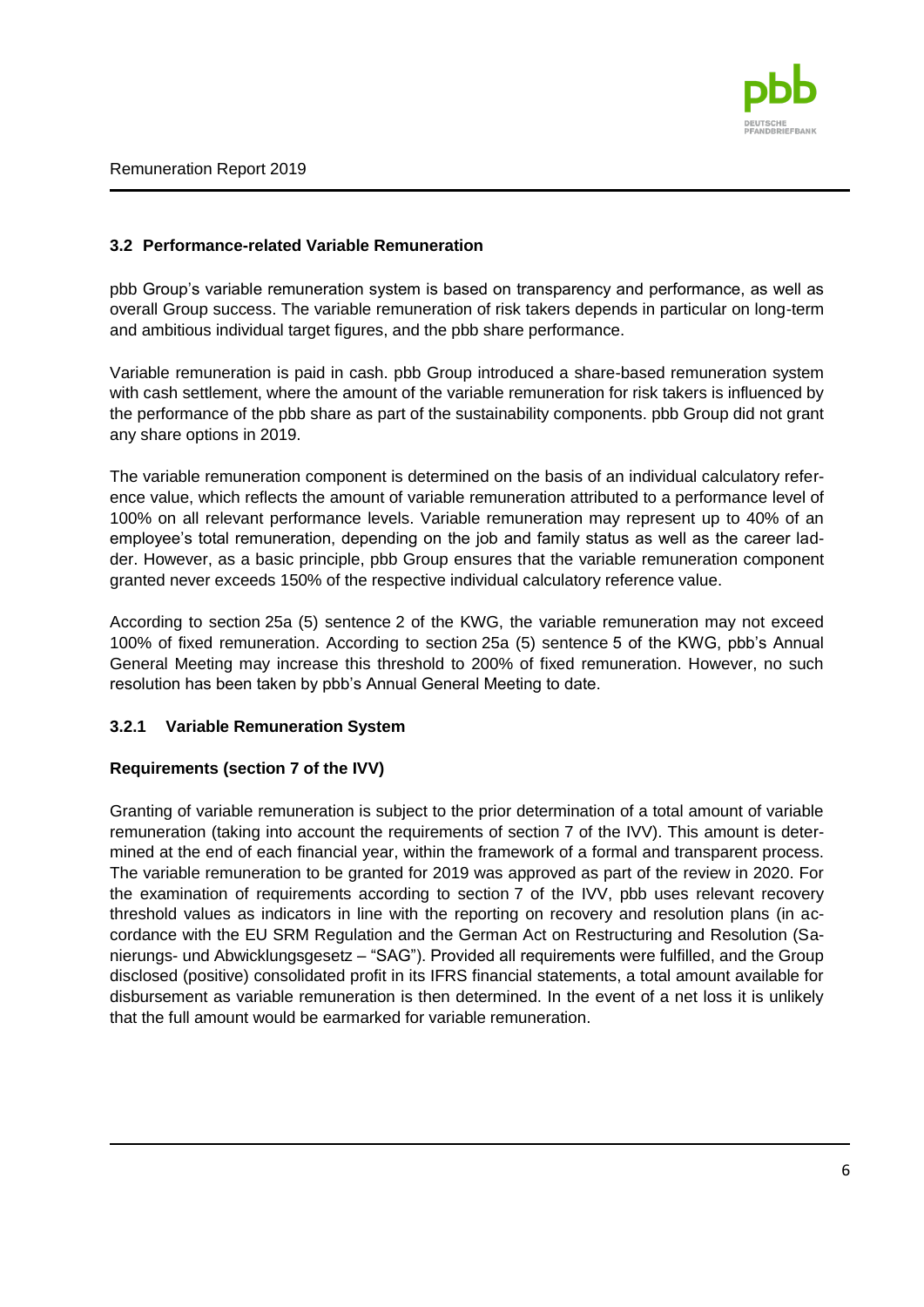

### **Performance measurement**

The amount of variable remuneration for 2019 is determined on three levels: (i) the institution's performance, (ii) the performance of the organisational unit, and (iii) individual performance.

As in the previous year, the institution's performance for 2019 was calculated as follows: the level of target achievement for the (adjusted) IFRS consolidated profit before tax, plus the level of target achievement for the risk-reward profile, determined as the ratio between net margin x average portfolio volume and risk-weighted assets. The two performance indicators are equally weighted. Consideration of net income as well as the risk-reward profile, which emphasises the profitability of the strategic portfolio and takes into account associated risk levels, reflects pbb Group's business plans and thus helps to establish the link to the strategy and management perspective, and the necessary risk adjustments. The risk-reward profile takes risk-weighted assets into consideration, which comprises the risks – and maturities – assumed by pbb; the Bank fulfils applicable regulatory requirements by applying a risk-sensitive measurement approach, including expected and unexpected risks and their respective maturities. At an institutional level, target achievement may be subject to additional modifiers. The list of modifiers includes, for instance: short-term changes of regulatory requirements considered material to pbb Group, short-term macroeconomic events, one-off effects or foreign trade limitations due to the acquisition or disposal of material business units, particularly in the case of external M&A activities.

For the measurement of performance, the target achievement level of 100% at pbb level is initially defined. The target achievement levels of between 20% and 100% are then derived on a linear basis (target achievement curve). The base value is set at a target achievement level of 20% (for each performance indicator): at this level, 20% of the variable remuneration pool may be disbursed, provided that pbb Group disclosed (positive) profit before tax in its IFRS financial statements, and the requirements for granting variable remuneration according to section 7 of the IVV were fulfilled. Maximum target achievement is set at 150% and corresponds to a payout factor of 150.

Performance measurement is based on the achievement of qualitative and quantitative targets at both divisional and individual level – to the extent possible, reference shall be made to pbb Group's business and risk strategy; target achievement shall be determined for every division and every employee at pbb Group.

The qualitative and quantitative divisional targets are established on an annual basis: they are derived from the corporate targets and the business plans made for the respective financial year. The establishment of targets commences with the setting of overall corporate strategic priorities by the Management Board, in order to facilitate the management of divisional targets. In particular, qualitative divisional targets are established on this basis. In a second step, quantifiable targets are defined which have to be related to key performance indicators, such as new business volume, new business margins, cost budgets, etc. Furthermore, the targets have to be closely connected with corporate planning for the current – or future – financial year(s). Qualitative targets are to be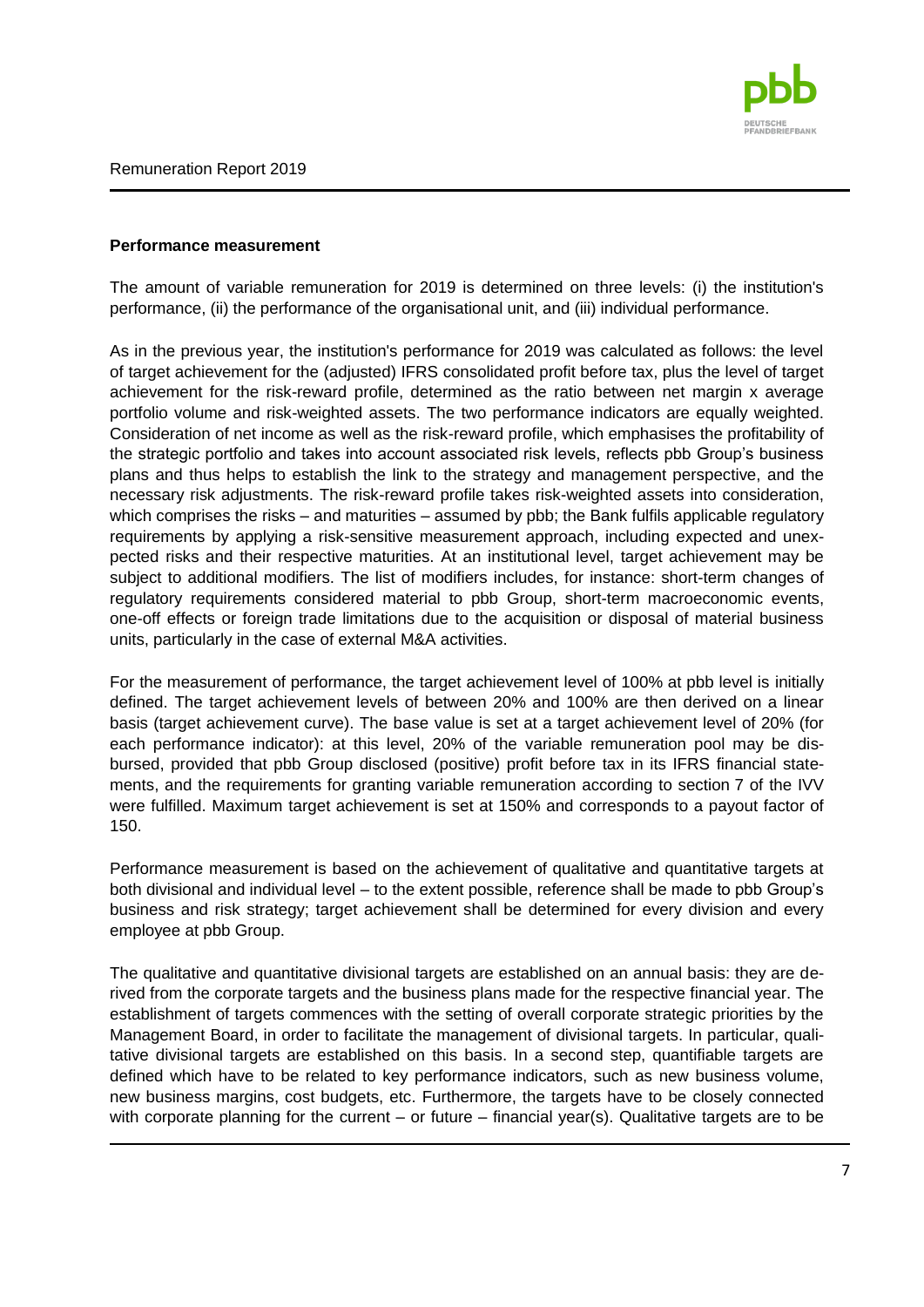

based on quantifiable indicators as well, and the target level of 100% has to be defined. The link to the corporate business and risk strategy shall be reviewed and documented for every divisional target. This will ensure that the divisional targets were derived from – and synchronised with – the strategic targets according to pbb Group's business and risk planning. The Management Board of pbb adopts the divisional targets, which have to be provided to all employees of the respective division at the beginning of the year.

At the individual level, every employee is provided with an annual target agreement comprising quantitative and qualitative targets for the current financial year. Targets at the individual level shall also be derived from the indicators established at institutional and divisional level. In particular the quantitative and qualitative work targets of employees have to be in line with the business and risk strategy, and shall be designed to support the targets derived from this strategy. The measurement of every target is based on indicators, allowing transparent performance assessments at the end of every financial year. This forms the basis for the allocation of variable remuneration components to individual employees.

Employee performance measurement is based on a pool system which links the three levels of performance measurement. For this purpose, pbb compiles the calculatory reference values of all employees into a bonus pool, the total amount of which is based on institutional performance. The bonus pool is subsequently allocated to the different divisions: 50% is allocated based on divisional performance, and 50% based on institutional performance. Divisional bonus pools are allocated to employees of the respective division on the basis of their individual performance. The share in the relevant divisional pool is allocated to each respective employee in the form of a calculatory Envisaged Personal Reward ("EPR") value. In principle, the calculatory EPR value allocated may range between a minimum of 0% and a maximum of 150% of the relevant personal calculatory reference value.

#### **Disbursement Structure**

As a significant institution according to section 17 of the IVV, pbb must in particular observe the requirements of section 20 of the IVV; regarding the disbursement structure, pbb distinguishes between employees who have a material influence on pbb's overall risk profile (so-called risk takers), and other employees (so-called non-risk takers). If an employee becomes a risk taker in the course of a year, the relevant risk taker regulations apply to his/her variable remuneration earned during the entire financial year.

For non-risk takers, the EPR value corresponds to the variable remuneration, which is usually granted in cash at the end of the first half of the year subsequent to the year for which the variable remuneration is granted.

The disbursement structure for the variable remuneration of risk takers is subject to the following conditions (section 20 of the IVV):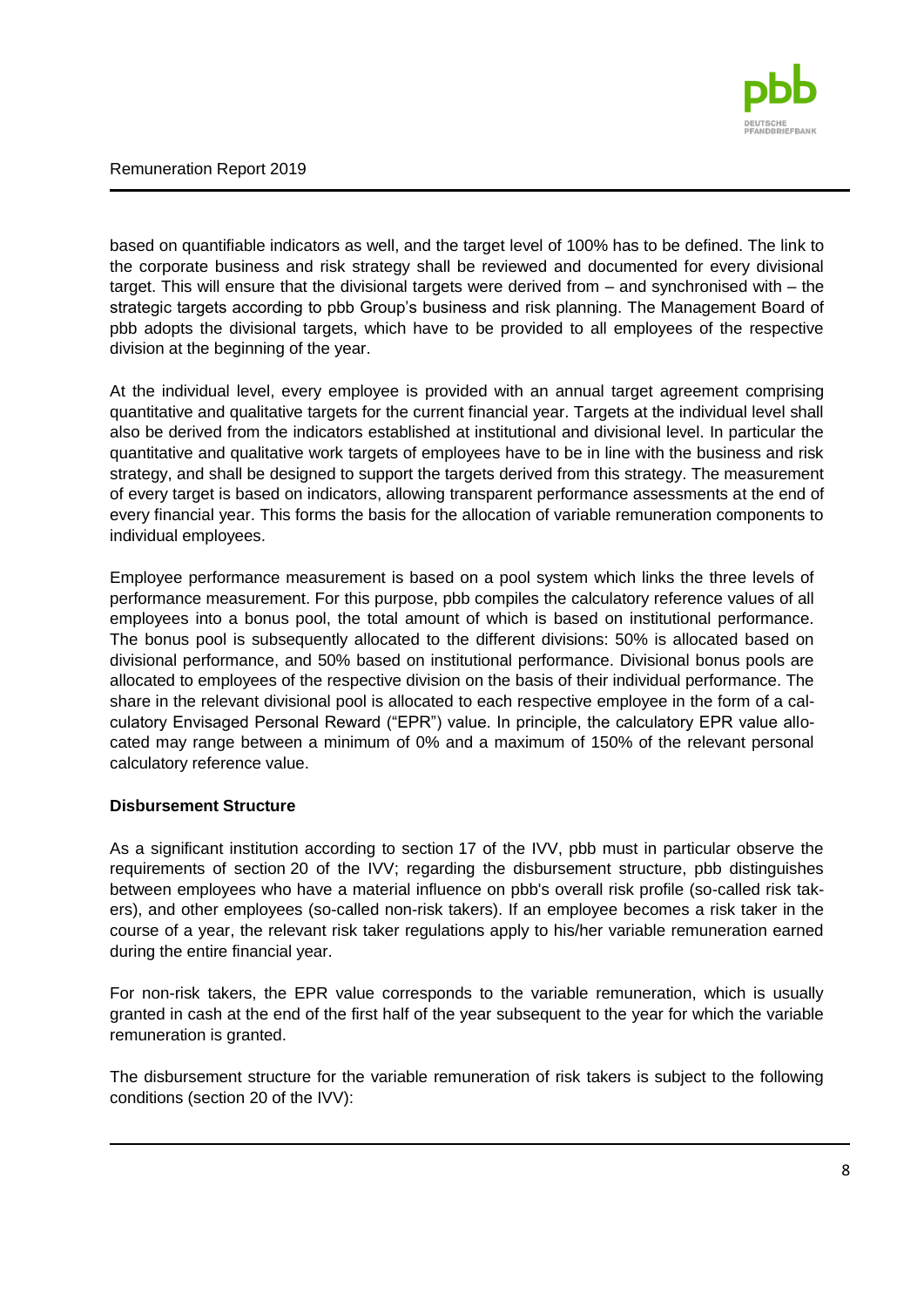

The ERP value is broken down into a disbursement portion and a deferral portion.

The disbursement portion for employees amounts to 60% of the personal EPR value, and to 40% for senior staff at the second hierarchy level.

The deferral portion for employees amounts to 40% of the personal EPR value, and to 60% for senior staff at the second hierarchy level.

50% of the disbursement portion is paid out in cash when the conditions for disbursement have been met. The remaining 50% is disbursed after a retention period of one year, after the amount was adjusted in line with the performance of the pbb share (virtual shares; no physical share option programme). The applicable amount is translated into the corresponding number of virtual shares. The calculation of the number of virtual shares is based on the average Xetra closing price of the pbb share in February of the year subsequent to the financial year for which the variable remuneration is granted (subscription price). The resulting number of virtual shares is automatically converted into a cash amount after a retention period of one year, and paid out with the variable remuneration of the disbursement year. The conversion is based on the average Xetra closing price of the pbb share in February of the disbursement year (disbursement price). The EPR value portions linked to the sustainability component are granted on the basis of the performance of the pbb share during the retention period.

The period for the deferral portion due to second-level senior staff is five years, and three years for employees. Regarding employees, the Company established a threshold specific to the institution for annual variable remuneration, applicable as from 2019, from which the deferral for risk takers is increased from 40% to 60% (employees with a particularly high level of variable remuneration, in accordance with section 20 (3) of the IVV). For employees in sales functions, the threshold was set at €150,000. The threshold for pbb's employees in New York is higher than the threshold at other locations due to the overall higher local remuneration level in New York.

In the three, or five, years following establishment of the EPR value, the Management Board takes a resolution, every year, regarding the granting of one third, or one fifth, of the deferral portion. The beneficiary may not claim the relevant remuneration component until the end of each deferral period. As soon as the beneficiaries have the right to claim a deferred remuneration component, half of the respective deferral portion is paid out in cash. Another retention period of one year applies to the other half of the respective deferral portion, during which it is subject to the sustainable performance of the pbb share according to the sustainability component described earlier.

When granting deferral portions, the Management Board takes into account – as part of a retrospective review of the variable remuneration (ex-post risk adjustment) – any subsequent negative deviations affecting the performance of the institution, the organisational unit, or the individual Management Board member (back-testing), as well as unethical behaviour or behaviour in breach of duties, negative performance contributions within the meaning of section 18 (5) of the IVV (pen-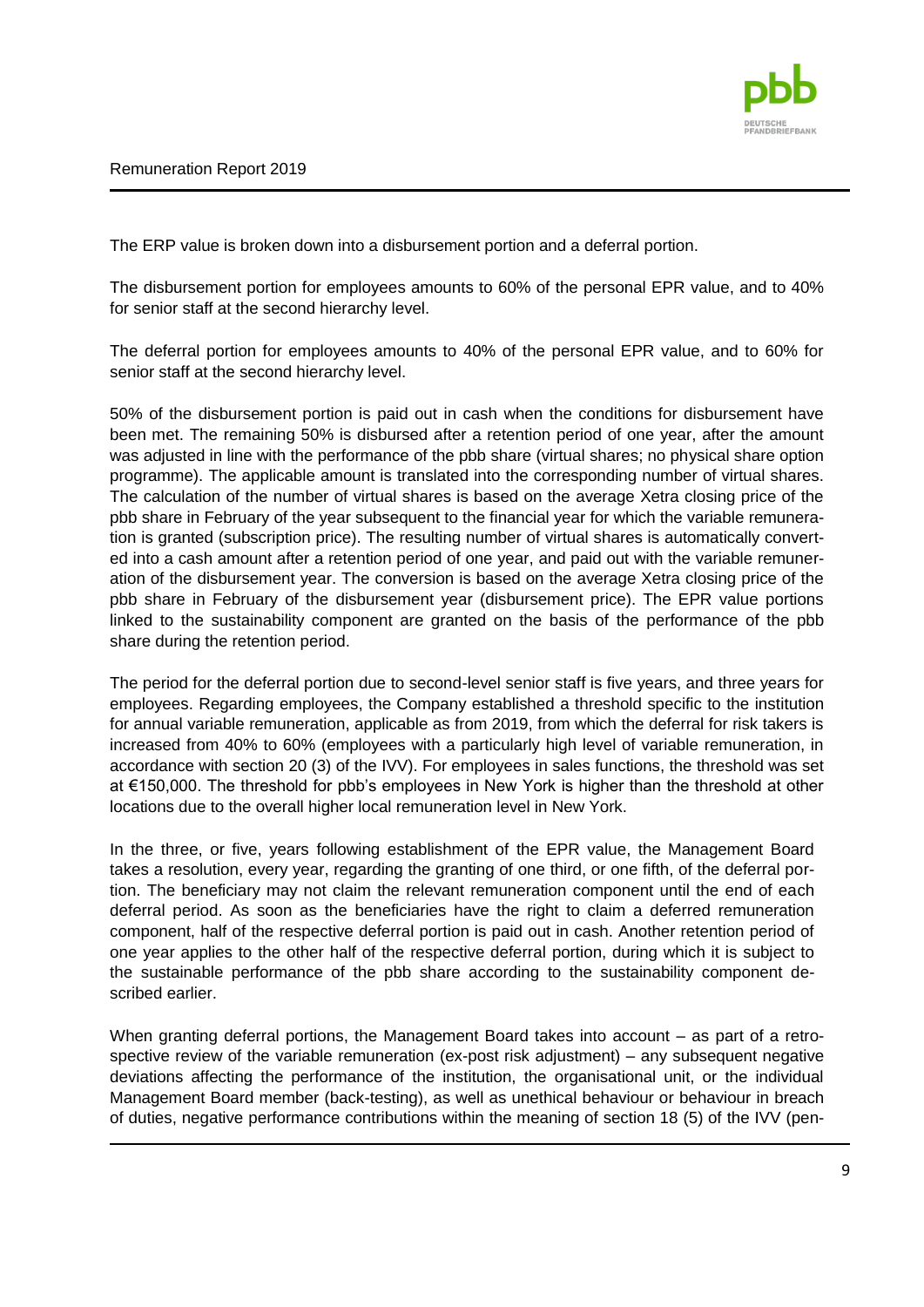

alty verification), and the relevant financial conditions for disbursement (pursuant to section 7 of the IVV).

In 2019, the Management Board and the Supervisory Board resolved to establish clawback requirements for variable remuneration previously paid out. According to the contractual stipulations, clawbacks particularly apply if a risk taker was significantly involved in, or was responsible for, any behaviour which led to significant losses, or material regulatory sanctions, for the Bank. The same applies if a risk taker breached external or internal provisions related to suitability and conduct to a serious degree. In its specific implementation of the IVV criteria for clawback purposes, pbb Group considers and applies all regulatory requirements, taking the distinctive features of pbb's business model and risk profile into account, and reflecting the overall sustainability aspects of the Company's performance – as well as the synchronisation of Company performance and bonus payments. Clawbacks may be applied up to seven years (second-level senior staff) or up to five years (employees) after the disbursement amount of variable remuneration was paid out. Implementation of the second-level senior staff and employee clawback requirements was generally completed in 2019.

The disbursement structure (including clawback) described before, in line with regulatory requirements, will not apply where the EPR value determined for a given financial year is lower than a threshold defined by law (or by the German Federal Financial Supervisory Authority (BaFin) or by another competent supervisory authority), below which such disbursement structure for risk takers is waived for reasons of proportionality (currently up to, and including, €50,000 p.a. per person).

## <span id="page-9-0"></span>**3.2.2 Additional Regulations of the Adjusted Remuneration System**

### **Remuneration of Employees in Monitoring Units (section 9 of the IVV)**

Regarding the remuneration of employees working in monitoring units within the meaning of section 2 (11) of the IVV, emphasis is placed upon fixed remuneration. The variable remuneration component of such employees is limited to less than one third of their total remuneration. In order to avoid conflicts of interest, the amount of variable remuneration components for employees working in monitoring units is never based on the same remuneration parameters applicable in the organisational unit to be monitored.

## **Hedging Ban (section 8 of the IVV)**

The risk adjustment of variable remuneration must not be restricted or neutralised by way of hedging or other countermeasures, such as third-party contracts obliging the third party to make direct or indirect compensation payments to the employee in the event of a reduction of variable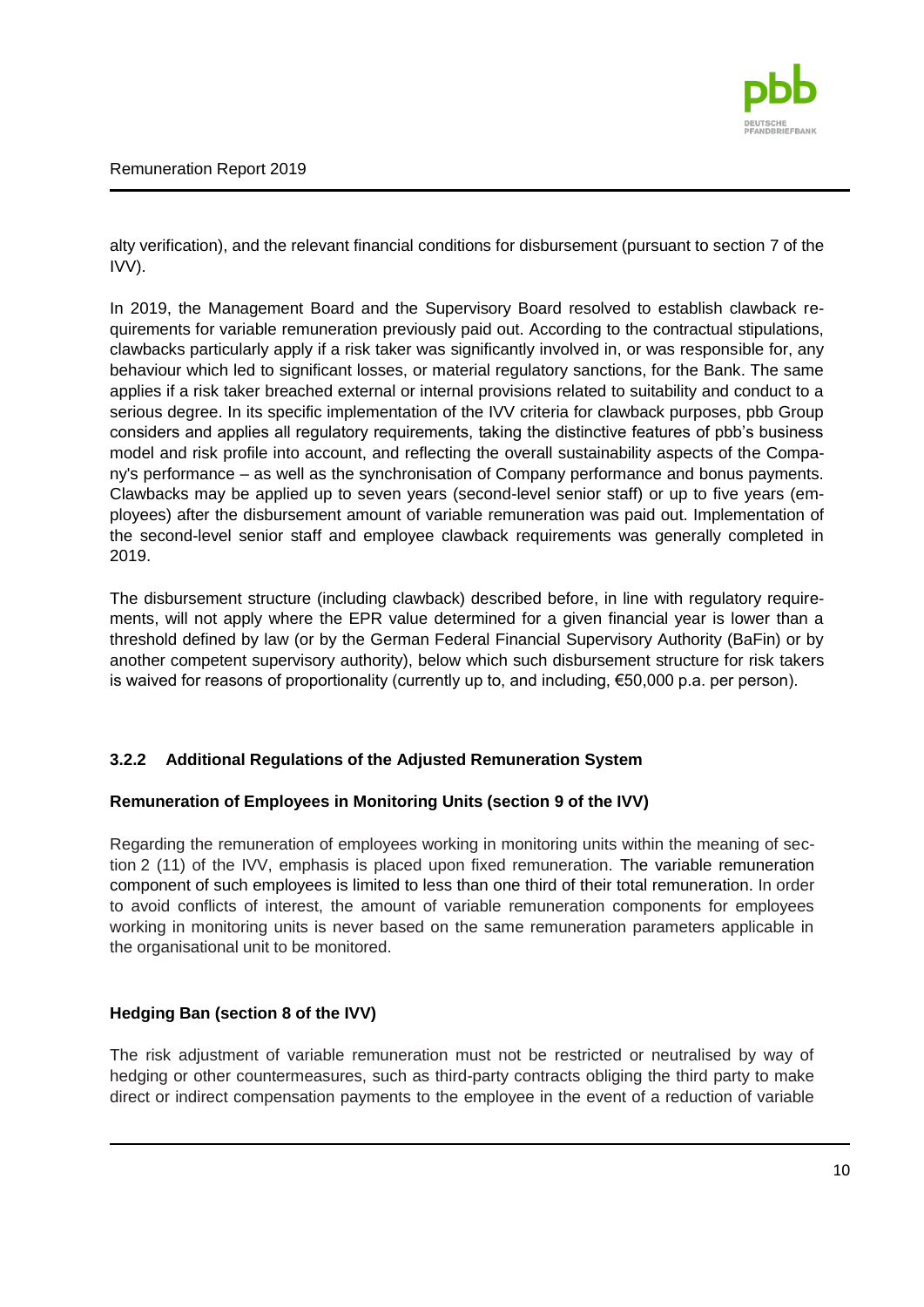

remuneration (insurance); this applies mutatis mutandis to derivatives designed to hedge price losses of pbb financial instruments.

pbb has taken appropriate measures to prevent hedging or other countermeasures in this context. Moreover, the banning of hedging and other countermeasures is contractually regulated in collective wage agreements (applies to employees in Germany) and in individual employment agreements (applies to employees as well as to second-level senior staff, and to employees abroad). Compliance with these agreements is subject to reviews (spot checks).

### **Review of, and Adjustments to, the Remuneration Systems (section 12 of the IVV)**

In the case of any change to the business and risk strategy, the remuneration strategy and the structure of the remuneration systems will be reviewed and adjusted if necessary. In addition, pbb carries out reviews (and adjustments, if necessary) of its remuneration system and the respective parameters to ensure appropriateness at least once a year, with a particular view to their compatibility with Group strategies.

### <span id="page-10-0"></span>**3.3 Individual Contract Non-Recurring Payments**

During the financial year 2019, no commitments to non-recurring payments were made. Furthermore, no payments were made in connection with non-recurring payment commitments made in the past.

### <span id="page-10-1"></span>**4. Remuneration of the Management Board**

Please refer to pbb Group's 2019 annual report (p. 72 et seq.) for detailed information concerning the remuneration system for members of the Management Board.

#### <span id="page-10-2"></span>**5. Governance of remuneration systems**

pbb established a two-tier organisational and management structure in line with the AktG: it comprises the Supervisory Board as an independent supervisory body, and the Management Board, responsible for the management of the Bank. The Supervisory Board monitors, determines, and is responsible for the remuneration of the Management Board members, while the Management Board monitors, determines, and is responsible for the remuneration systems pertaining to senior staff and other employees of the pbb Group; in addition, the Management Board ratifies the amount and allocation of the remuneration granted. In accordance with section 111 (4) of the AktG, the Supervisory Board has introduced a requirement that the remuneration system for employees requires Supervisory Board approval.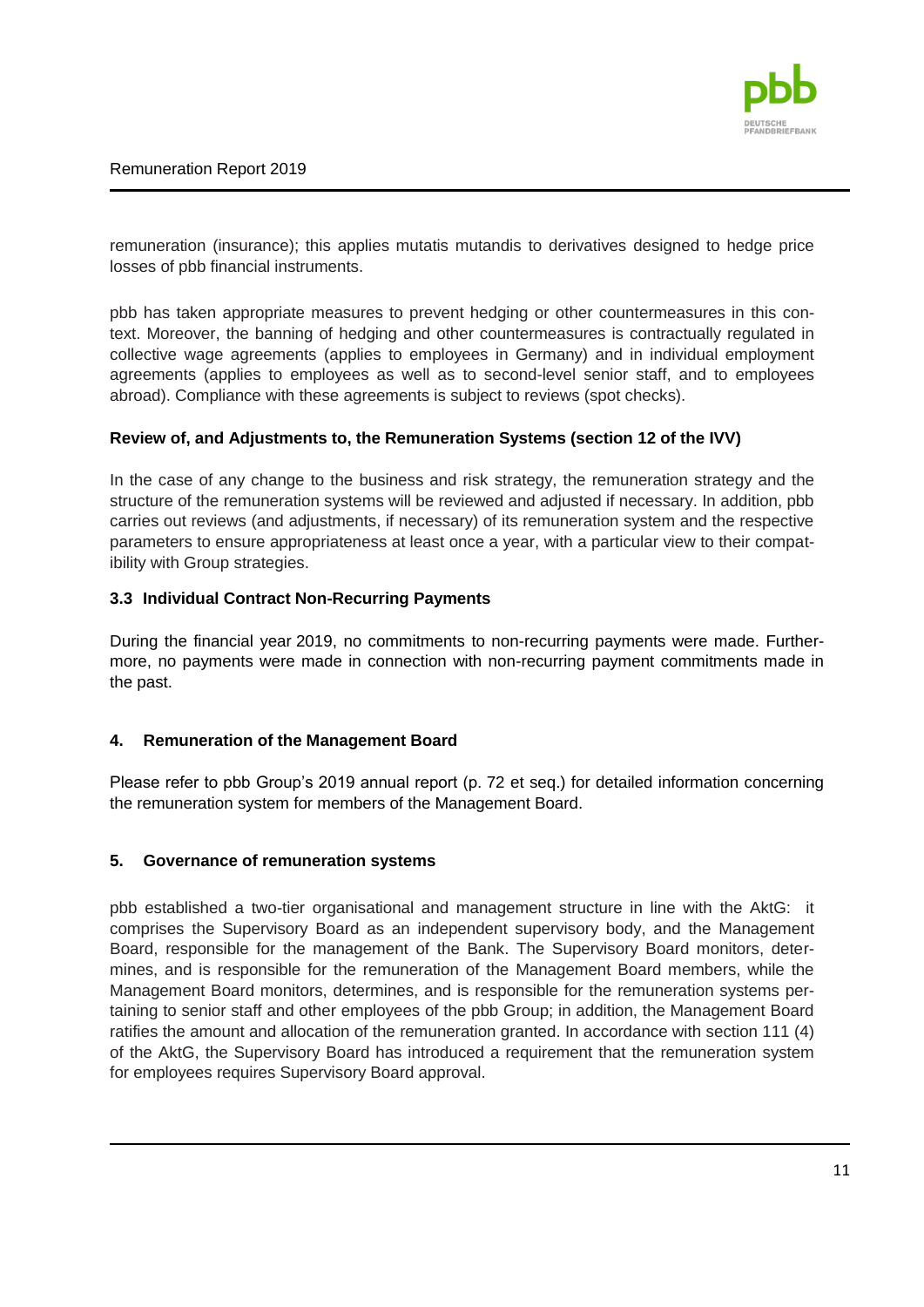

In line with the regulatory requirements as set by the KWG and the IVV, pbb's remuneration governance comprises the Remuneration Committee established by the Supervisory Board, and the Remuneration Officer appointed by the Management Board.

The Remuneration Committee supports the Supervisory Board in ensuring that the remuneration systems for the members of the Management Board have an appropriate structure, and prepares Supervisory Board resolutions on the remuneration of Management Board members. This includes in particular the preparation of Supervisory Board resolutions regarding the determination of the total amount available for variable remuneration as well as the determination of appropriate remuneration parameters, performance contributions, performance and retention periods, together with the conditions for partial or full reduction, or clawback, of variable remuneration. In addition, the Remuneration Committee supports the Supervisory Board with a regular – at least annual – review considering the appropriateness of the regulations of the remuneration system established by the Supervisory Board.

Furthermore, the Remuneration Committee monitors the appropriate structure of the remuneration systems for employees, and in particular for the heads of Risk Controlling and Compliance, and for risk takers. In this context, the Remuneration Committee assesses the effects of the remuneration systems on the Group's risk, capital, and liquidity management.

In addition, the Remuneration Committee supports the Supervisory Board in monitoring the proper inclusion of internal control instances and any other relevant areas in the structuring of remuneration systems. As part of its duties, the Remuneration Committee assesses the impact of remuneration systems on the Bank's risk, capital and liquidity situation; it also ensures that remuneration systems are in line with (i) the Bank's business strategy (which is geared towards the Bank's sustainable development) and the risk strategies derived from such strategy, as well as (ii) the remuneration strategies at institutional and Group level.

The Remuneration Committee consists of the Supervisory Board's Chairman and Deputy Chairman as well as one shareholder and one employee representative. The Remuneration Committee convened four times during 2019, placing the emphasis on the implementation of IVV  $3.0 -$  besides regular subjects, such as the annual appropriateness review. The Remuneration Committee cooperated closely with Human Resources and the Remuneration Officer.

pbb appointed a Remuneration Officer and a deputy in order to ensure appropriate, sustained and effective monitoring of employee remuneration. The Remuneration Officer is responsible for the constant monitoring of the appropriateness of pbb's remuneration systems for employees. Therefore, the Remuneration Officer is involved with the ongoing processes regarding remuneration systems, both in terms of the conceptual and further redevelopment of such systems, as well as with regard to their current implementation. An institutional reporting channel was established for the Remuneration Officer to report directly  $-$  i.e. excluding involvement of the Management Board – to the chair of the Remuneration Committee. At least once per year, the Remuneration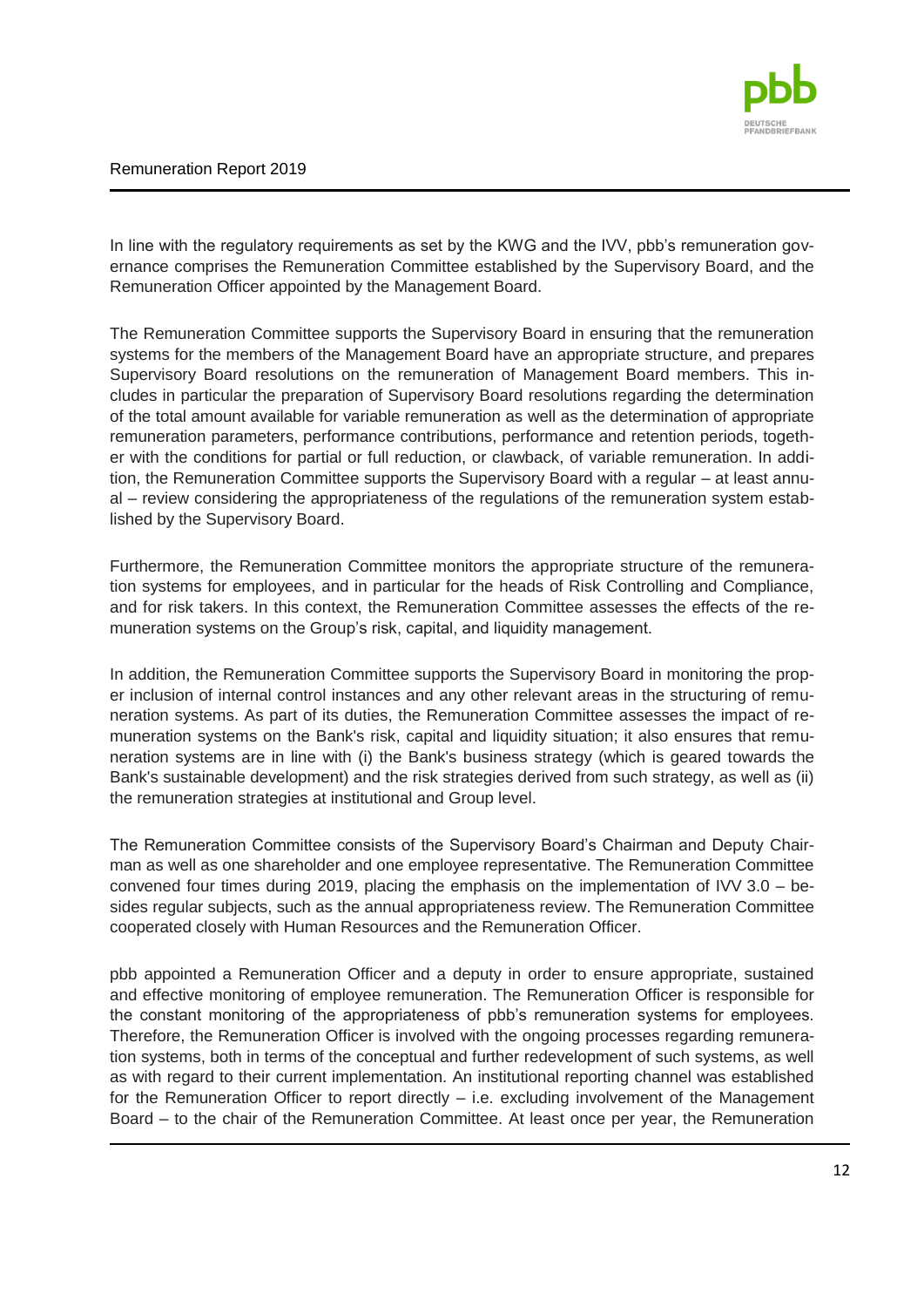

Officer produces a Remuneration Officer's Report, containing an assessment of the appropriateness of the remuneration systems for employees (section 24 of the IVV).

### <span id="page-12-0"></span>**6. Disclosure of Remuneration Data**

The following disclosure of remuneration data follows the stipulations laid out in section 16 of the IVV in conjunction with article 450 of Regulation 575/2013/EU.

### <span id="page-12-1"></span>**6.1 Quantitative Information on Remuneration, Broken Down by Business Divisions**

Based on pbb Group's consolidated financial statements, and after fulfilment of the requirements laid out in section 7 of the IVV was verified, the Management Board and the Supervisory Board determined the total amount available for disbursement as variable remuneration at pbb Group in 2019 to be €13.8 million (rounded; including Management Board members). The final determination of target achievement at pbb according to the applicable key performance indicators was set at 111% (rounded) based on pbb's published consolidated financial statements. Target achievement at divisional level ranges between 90% and 135%.

According to article 450 (1) s. g of Regulation 575/2013/EU, quantitative information is disclosed on an aggregated basis, broken down by business divisions.

|                                                                                           | Members of the                                           |                                                | <b>Business divisions</b>           |                                               |                              |  |
|-------------------------------------------------------------------------------------------|----------------------------------------------------------|------------------------------------------------|-------------------------------------|-----------------------------------------------|------------------------------|--|
|                                                                                           | administrative or<br>supervisory body<br>section 25d KWG | Management board<br>members<br>section 25c KWG | Corporate<br>Functions <sup>2</sup> | Independent<br>Control Functions <sup>3</sup> | Other divisions <sup>4</sup> |  |
| Amount $(\epsilon$ mn)                                                                    | Amount/Number                                            | Amount/Number                                  | Amount/Number                       | Amount/Number                                 | Amount/Number                |  |
| <b>Members (headcount)</b>                                                                | 9                                                        |                                                |                                     |                                               |                              |  |
| Total number of employees, headcount and FTE<br>("Full Time Equivalent") at year-end 2019 |                                                          |                                                | 205 (HC)<br>192.95 (FTE)            | 365 (HC)<br>337.32 (FTE)                      | 376 (HC)<br>358,38 (FTE)     |  |
| Total remuneration for 2019                                                               | 0,78                                                     | 5,09                                           | 24,35                               | 40,42                                         | 51,06                        |  |
| of which: total fixed remuneration                                                        | 0,78                                                     | 4,08                                           | 21,50                               | 34,68                                         | 42,19                        |  |
| of which: total variable remuneration                                                     |                                                          | 1,00                                           | 2,85                                | 5,74                                          | 8,87                         |  |

**Remuneration disclosures pursuant to section 16 (1) no. 3 IVV<sup>1</sup>**

*(Values in table are subject to rounding differences)*

 $1$  Update as of 01.09.2020 (technical correction)

 $2$  Communications, Human Resources, Information Technology, Legal

<sup>3</sup> Finance, Corp. Office/ Corp.Development, Compliance, Group Internal Audit, Risk Management & Control, CRM

<sup>4</sup> Digitalisation, Portfolio Analysis, RE Finance Continental Europe West, RE Finance Germany, RE Finance International Clients, UK&CEE; Treasury, Operations, Property

Analyses & Valuation, Loan Markets RE & Public Finance, Public Investment Finance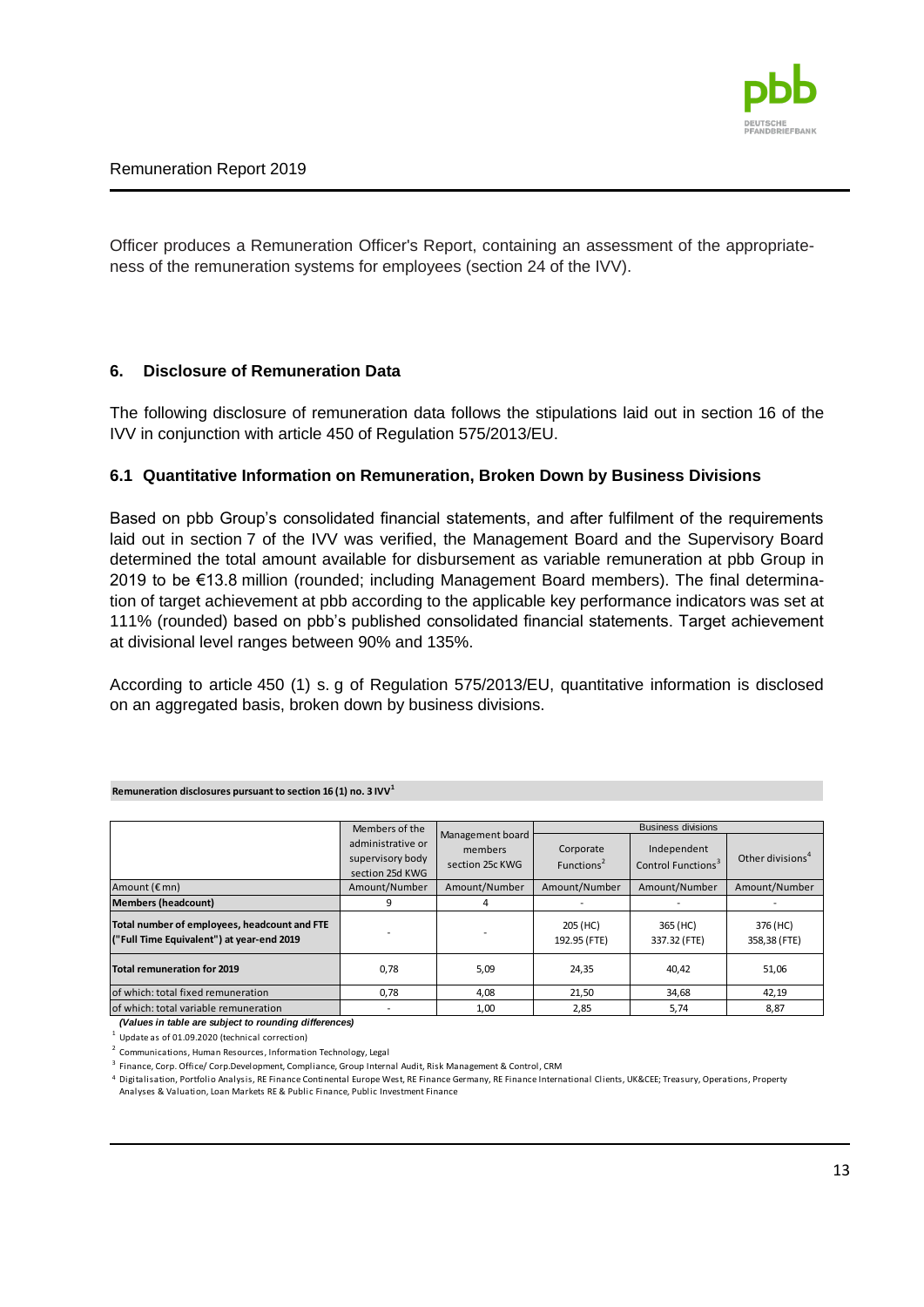

## <span id="page-13-0"></span>**6.2 Quantitative Information on Remuneration, Broken Down by Senior Managers and Risk Takers**

According to article 450 (1) s. h of Regulation 575/2013/EU, the following table provides quantitative information on the remuneration of senior managers and other employees whose actions have a material influence on the risk profile of the Bank (so-called risk takers).

According to section 18 (2) of the IVV, pbb is obliged to carry out an independent risk analysis in order to identify employees whose actions have a material influence on the risk profile of the Bank (so-called risk takers).

pbb identifies risk takers according to section 18 of the InstVergV, in line with the criteria laid out in Delegated Regulation (EU) 604/2014. These criteria refer in particular to:

- $\triangleright$  function of senior manager or other form of executive position:
- $\blacktriangleright$  lending authorities;
- $\triangleright$  voting rights in important committees; and
- $\triangleright$  remuneration of the employee.

In total, besides the four members of the Management Board, a further 103 employees were identified as risk takers in 2019. The Management Board informed the Supervisory Board concerning the identified risk takers, while details of the internal risk analysis were documented.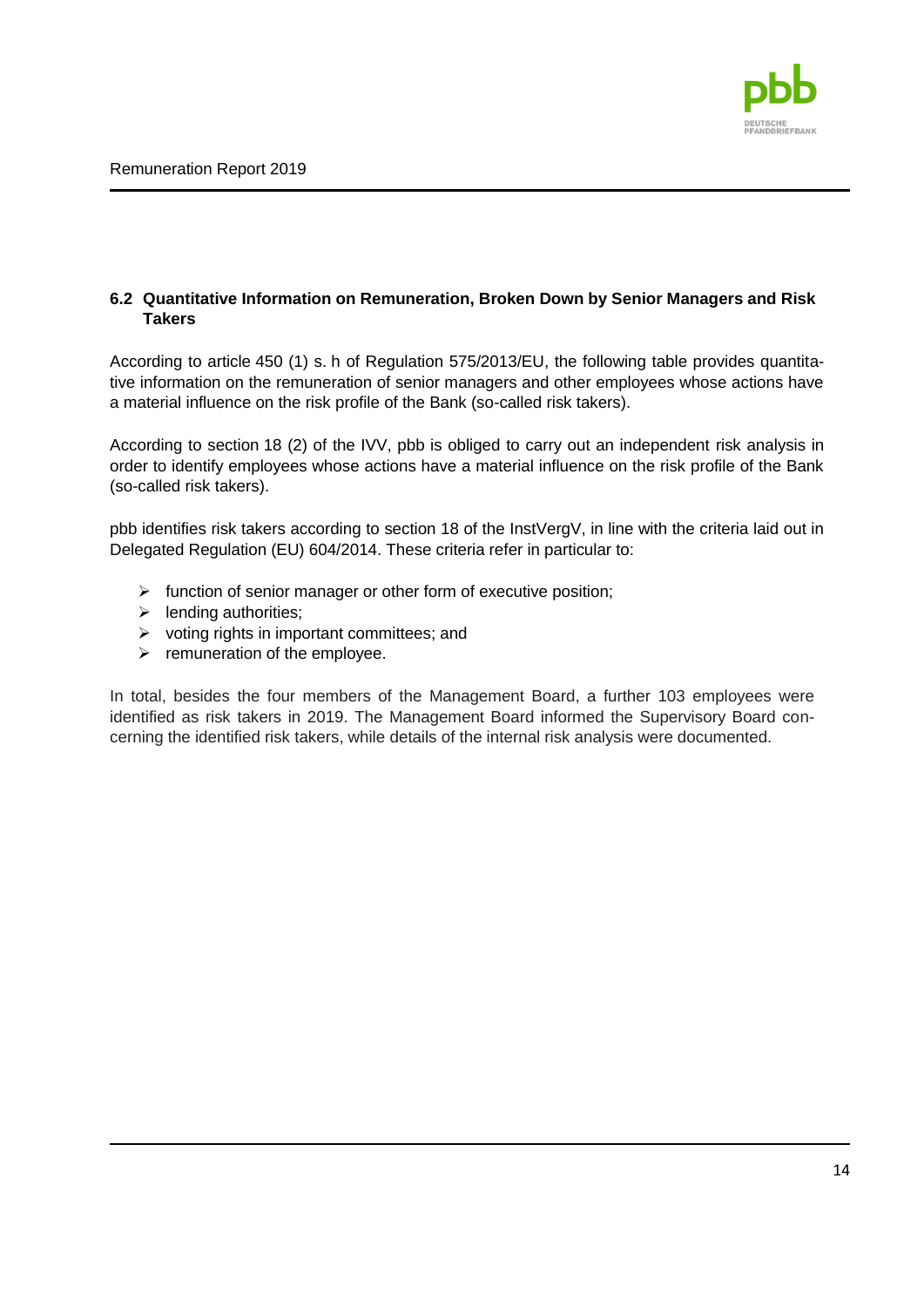

|                                                                                                                                                                                                                                             | Members of the                      | Management Board | Corporate              | Independent                    |                              |
|---------------------------------------------------------------------------------------------------------------------------------------------------------------------------------------------------------------------------------------------|-------------------------------------|------------------|------------------------|--------------------------------|------------------------------|
|                                                                                                                                                                                                                                             | administrative or                   | members          |                        |                                | Other divisions <sup>4</sup> |
|                                                                                                                                                                                                                                             | supervisory body<br>section 25d KWG | section 25c KWG  | Functions <sup>2</sup> | Control Functions <sup>3</sup> |                              |
| Amount (€ mn)                                                                                                                                                                                                                               | Amount/Number                       | Amount/Number    | Amount/Number          | Amount/Number                  | Amount/Number                |
| Number of risk takers (headcount)                                                                                                                                                                                                           | 9                                   | 4                | 4                      | 59                             | 31                           |
| Number of risk takers (FTE)                                                                                                                                                                                                                 |                                     |                  | 4,00                   | 56,83                          | 31,00                        |
| of which: number of risk takers with second-level senior position                                                                                                                                                                           |                                     |                  |                        |                                |                              |
| (FTE)                                                                                                                                                                                                                                       |                                     |                  | 4,00                   | 6,00                           | 11,00                        |
| <b>Total fixed remuneration for 2019</b>                                                                                                                                                                                                    | 0,78                                | 4,08             | 1,19                   | 9,34                           | 8,71                         |
| of which: paid in cash / contribution in kind / contribution to<br>pension scheme / non-cash benefits                                                                                                                                       | 0,78                                | 4,08             | 1,19                   | 9,34                           | 8,71                         |
| of which: paid in Common Equity Tier 1 (CET1) instruments / Tier 2<br>(T2) instruments / other instruments                                                                                                                                  |                                     |                  |                        |                                |                              |
| Total variable remuneration for 2019                                                                                                                                                                                                        |                                     | 1.00             | 0.28                   | 1,66                           | 2.49                         |
| of which: paid in cash / contribution in kind / contribution to<br>pension scheme / non-cash benefits                                                                                                                                       |                                     | 0,50             | 0.16                   | 1.43                           | 1,55                         |
| of which: paid in shares / equivalent profit participations / share-<br>based or equivalent instruments, which sustainably reflect the<br>company's value pursuant to section 20 (5) s. 1 no. 1 IVV                                         |                                     | 0,50             | 0,11                   | 0,23                           | 0,95                         |
| of which: paid in instruments pursuant to section 20 (5) s. 1 no. 2<br><b>IVV</b>                                                                                                                                                           |                                     | ÷,               | ÷,                     | $\overline{a}$                 | ÷,                           |
| Total amount of retained variable remuneration for 2019                                                                                                                                                                                     |                                     | 0,6              | 0,14                   | 0,24                           | 0,84                         |
| of which: retained variable remuneration for 2019 paid in cash /<br>contribution in kind / contribution to pension scheme / non-cash<br>benefits                                                                                            |                                     | 0,30             | 0.07                   | 0.12                           | 0.42                         |
| of which: retained variable remuneration for 2019 paid in shares /<br>equivalent profit participations / share-based or equivalent<br>instruments, which sustainably reflect the company value pursuant<br>to section 20 (5) s. 1 no. 1 IVV |                                     | 0.30             | 0.07                   | 0,12                           | 0.42                         |
| of which: deferred variable remuneration for 2019 paid in<br>instruments pursuant to section 20 (5) s. 1 no. 2 IVV                                                                                                                          |                                     |                  |                        |                                |                              |
| Additional disclosures on variable remuneration                                                                                                                                                                                             |                                     |                  | $\overline{a}$         | $\overline{a}$                 |                              |
| Art. 450 (1) lit. h subsection (iii) & (iv) CRR on retained variable remuneration from previous years<br>and explicit risk adjustments                                                                                                      |                                     |                  |                        |                                |                              |
| Total amount of outstanding variable remuneration retained in<br>previous years as at the beginning of 2019                                                                                                                                 |                                     | 1,78             | 0,43                   | 0,45                           | 2,20                         |
| of which: earned in 2019                                                                                                                                                                                                                    | $\overline{\phantom{a}}$            | 0,30             | 0,06                   | 0,08                           | 0,38                         |
| of which: paid out                                                                                                                                                                                                                          |                                     | 0, 15            | 0,03                   | 0,04                           | 0, 19                        |
| of which: not yet earned in 2019, i.e. still retained as at year-<br>end 2019                                                                                                                                                               | $\overline{a}$                      | 1,63             | 0.39                   | 0.41                           | 2,00                         |
| Total amount of explicit risk adjustments (malus pursuant to<br>section 20 (4) no. 3 IVV and reclaims pursuant to section 20 (6) IVV),<br>applied in 2019 to the previously granted remuneration                                            |                                     |                  |                        |                                |                              |
| Art. 450 (1) lit. h subsection (v) CRR on new sign-on payments pursuant to section 5 (5) IVV                                                                                                                                                |                                     |                  |                        |                                |                              |
| Number of beneficiaries of guaranteed variable remuneration (new<br>sign-on payments) pursuant to section 5 (5) IVV (headcount/FTE)                                                                                                         |                                     |                  |                        | n/a <sup>5</sup>               |                              |
| Total amount of guaranteed variable remuneration (new sign-on<br>payments) pursuant to section 5 (5) IVV                                                                                                                                    |                                     |                  |                        | n/a <sup>5</sup>               |                              |
| Art. 450 (1) lit. h subsections (v) and (vi) CRR on severance payments pursuant to section 2 (5) in conj. with section 5 (6) IVV                                                                                                            |                                     |                  |                        |                                |                              |
| Total amount of severance payments granted in 2019                                                                                                                                                                                          |                                     |                  | ÷                      |                                | 0, 5                         |
| Number of beneficiaries who were granted severance payments in<br>2019 (headcount/FTE)                                                                                                                                                      |                                     |                  |                        |                                | $\mathbf 2$                  |
| Highest severance payment granted to a single person in 2019                                                                                                                                                                                | ÷,                                  | ÷,               | ÷,                     | ÷,                             | 0,45                         |
| Total amount of severance payments paid in 2019                                                                                                                                                                                             | $\overline{a}$                      | $\overline{a}$   | $\overline{a}$         | $\overline{a}$                 | 0, 5                         |
| Number of beneficiaries who received severance payments in 2019                                                                                                                                                                             | $\overline{a}$                      | $\overline{a}$   | ÷,                     |                                | $\overline{2}$               |
|                                                                                                                                                                                                                                             |                                     |                  |                        |                                |                              |

**Remuneration disclosures on risk takers, pursuant to Art. 450 (1) lit. h CRR<sup>1</sup>**

Update as of 01.09.2020 (technical correction)

**(Values in table are subject to rounding differences)**<br><sup>1</sup> Update as of 01.09.2020 (technical correction)<br><sup>2</sup> Communications, Human Resources, Information Technology, Legal<br><sup>3</sup> Finance, Corp. Office/ Corp. Development, Co

Digitalisation, Portfolio Analysis, RE Finance Continental Europe West, RE Finance Germany, RE Finance International Clients, UK&CEE, Treasury; Operations, Property Analyses & Valuation, Loan<br>Markets RE & Public Finance, P

<sup>5</sup> For reasons of confidentiality, guaranteed variable remuneration is not shown, since this information might be associated with individuals, and would thus lead to disclosure of personal data.